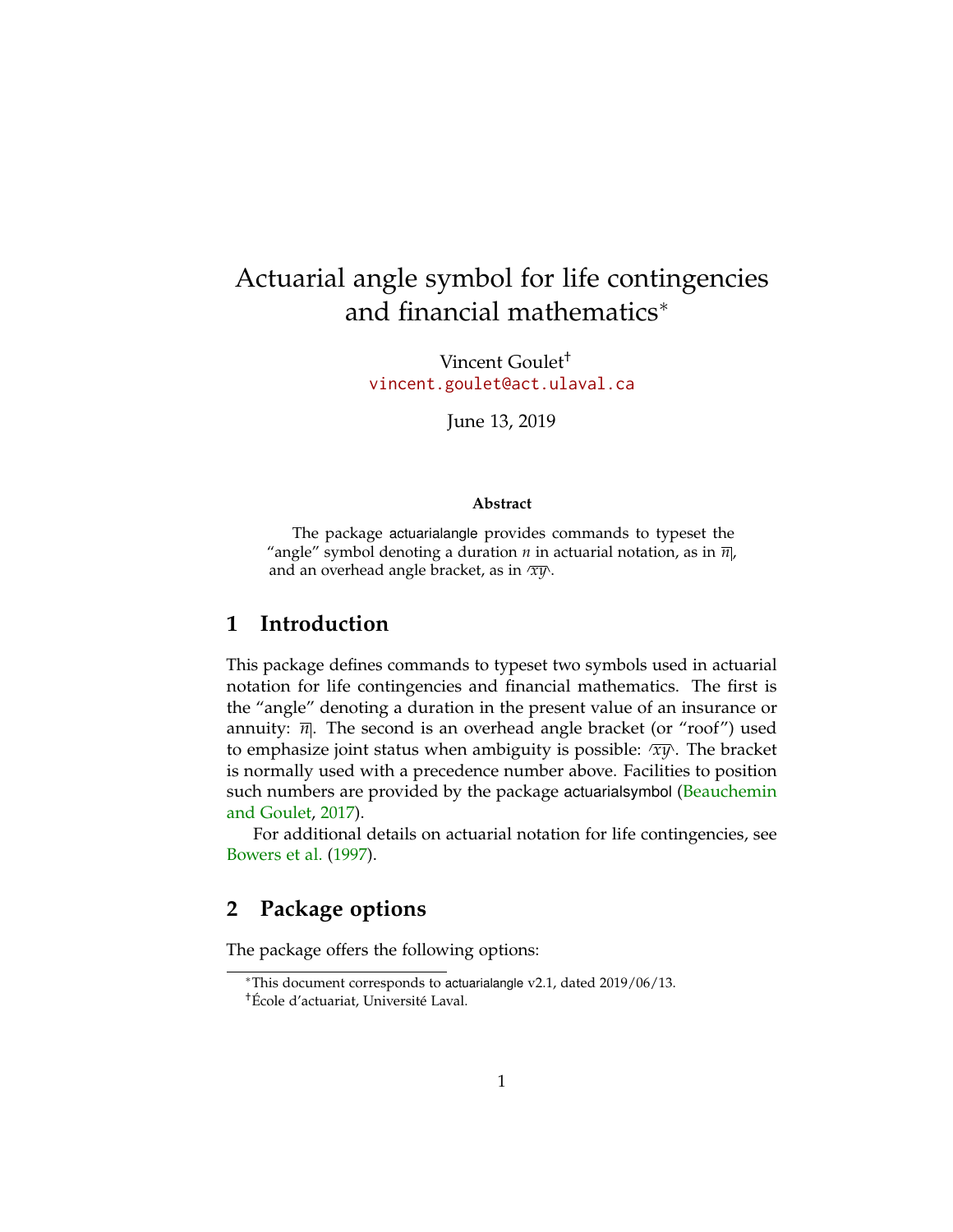thinspace insert a thin space of 1mu between the material under the angle and the right descender; this is the default starting with version 2.0 of the package;

thickspace insert a thicker space of 2mu between the material under the angle and the right descender; this was the value used in versions of the package prior to 2.0;

nobracket do not define command \overanglebracket and its alias \group; this option also prevents loading of package pict2e.

We provide the option nobracket in case the bracket symbol is not needed and pict2e [\(Gäßlein et al.,](#page-9-2) [2016\)](#page-9-2) interferes with other packages. Loading the package with

\usepackage[thickspace,nobracket]{actuarialangle}

yields the behaviour of versions prior to 2.0, but for the defunct features mentioned in [section 4.](#page-2-0)

# **3 Package features**

\actuarialangle In math mode, the command

```
\actuarialangle{\duration}}
```
composes an angle symbol around  $\langle duration \rangle$ . This is the "raw" command that does not insert any space between  $\langle duration \rangle$  and the right descender of the angle. The symbol scales gracefully if the command is used outside of a first-level subscript.

\actuarialangle{n} \quad a\_{\actuarialangle{n}}  $\overline{n}$   $a_{\overline{n}}$ 

\angl Users are expected to typeset angle symbols with the command

\angln

```
\angl{\langle duration \rangle}
```
\anglr

\anglk In contrast to \actuarialangle, this command inserts some thin space (by default or with package option thinspace) or thick space (with package option thickspace) between  $\{\langle duration \rangle\}$  and the right descender.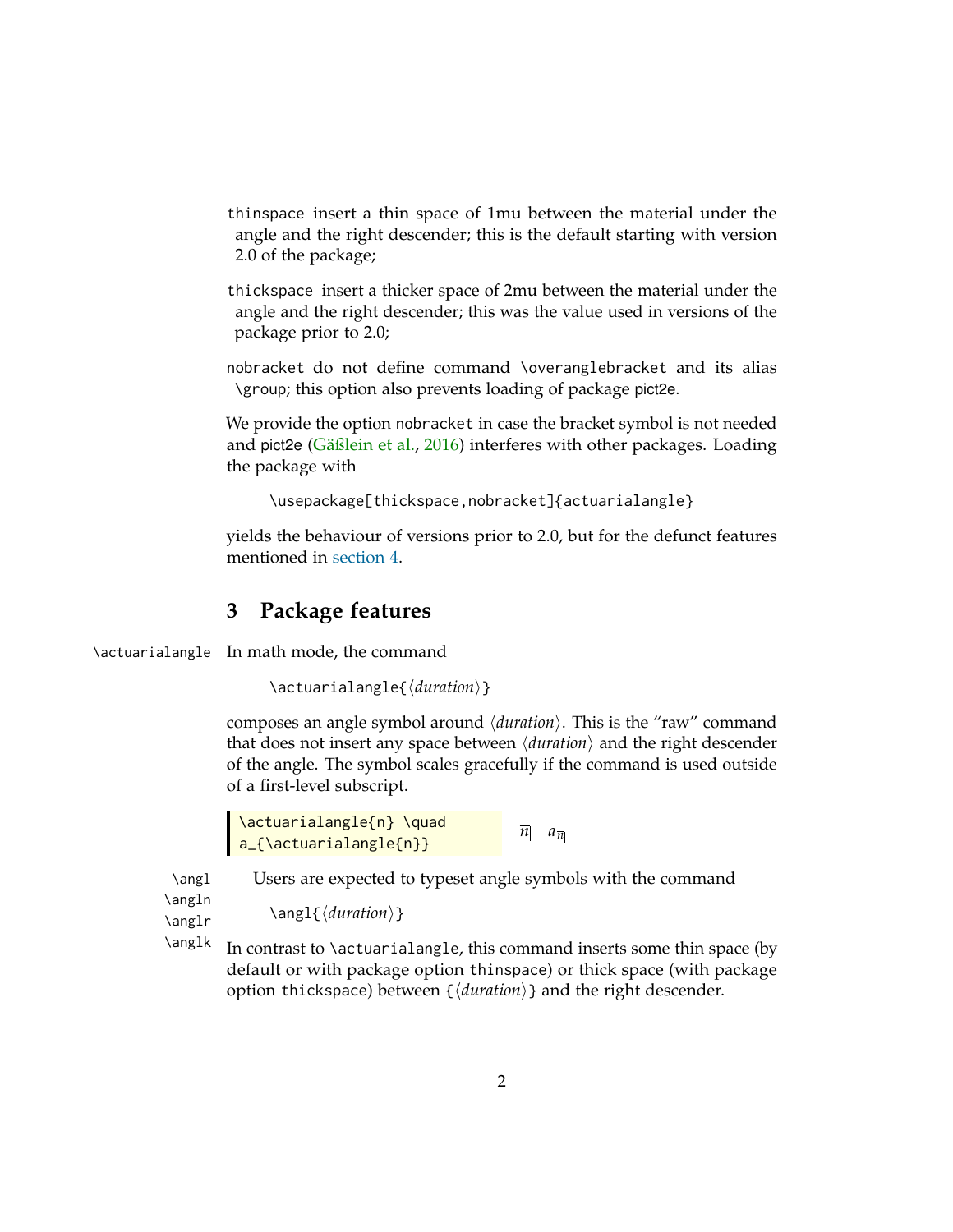```
% with option thinspace:
\angl{n} \quad a_{\angl{n}}\overline{n} a_{\overline{n}}% with option thickspace:
\angl{n} \quad a_{\angl{n}}\overline{n} a_{\overline{n}}
```
Commands \angln, \anglr and \anglk are shortcuts for the common cases \angl{n}, \angl{r} and \angl{k}, respectively.

\overanglebracket The command

\group \overanglebracket{\statuses\}

composes an angle bracket ("roof") above  $\langle \mathit{statuses} \rangle$ . The rule thickness and spacing relative to the statuses match those of the angle symbol. The command \group is a convenient alias for \overanglebracket.

| \group{xy} \quad       |                             |
|------------------------|-----------------------------|
| $A_{\frac{\gamma}{2}}$ | $\sqrt{xy}$ $A_{\sqrt{xy}}$ |

# <span id="page-2-0"></span>**4 Defunct features**

Versions prior to 2.0 of the package included the undocumented commands

\topprecedence (with alias \lift) \vartopprecedence \bottomprecedence \varbottomprecedence

to typeset precedence numbers above and below statuses in subscript of an actuarial symbol. These features have been moved — and improved on the way — to package actuarialsymbol [\(Beauchemin and Goulet,](#page-9-0) [2017\)](#page-9-0).

## **A Implementation**

This appendix contains the annotated source code of the package. Most readers can stop reading here.

### **A.1 Package options**

\ifacta@thinspace \ifacta@nobracket

Two flags are defined to keep track of the spacing between the material under the angle and right descender, and whether or not the package should define the command \overanglebracket and load package pict2e.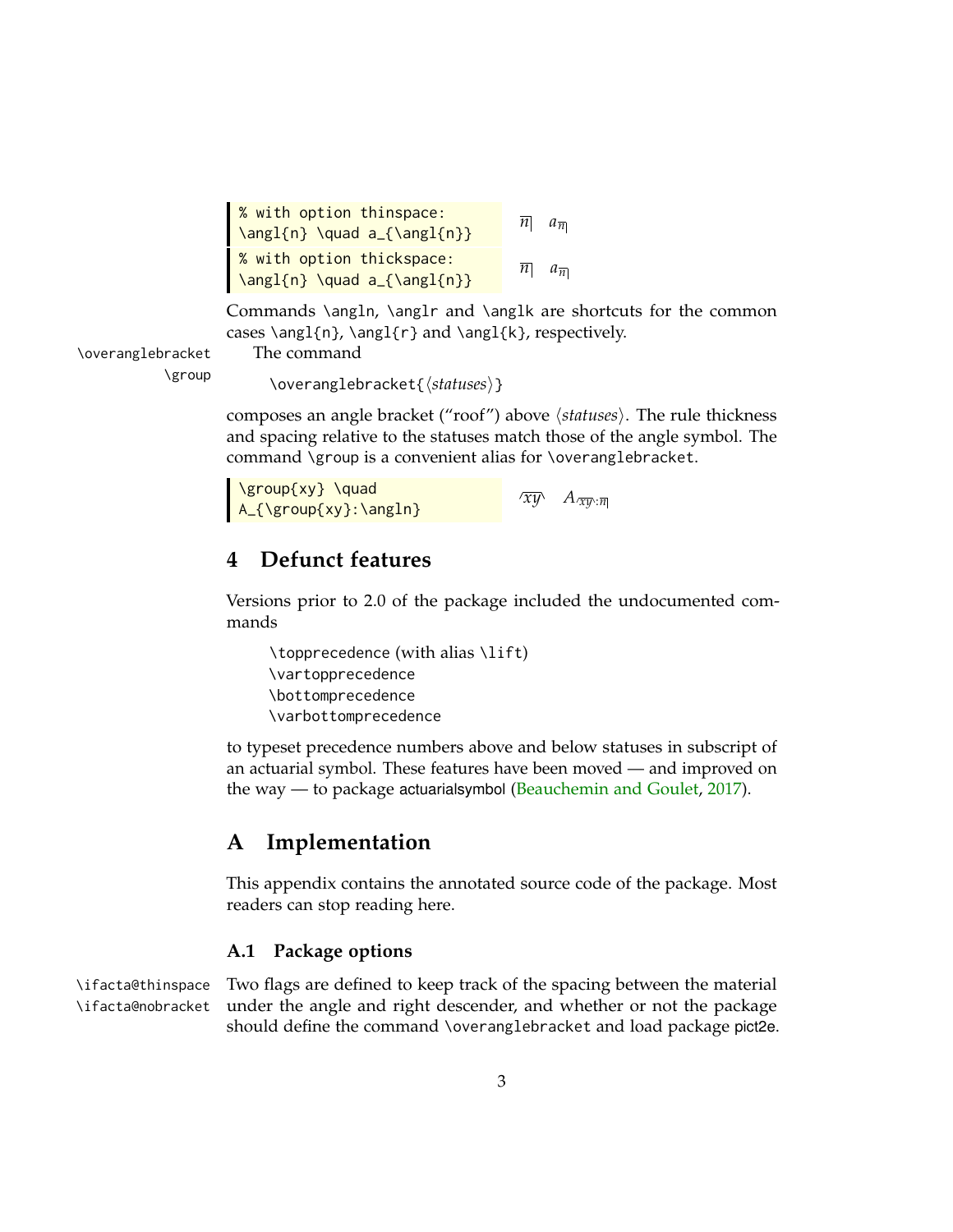| 1\newif\ifacta@thinspace \acta@thinspacetrue<br>2\newif\ifacta@bracket<br><b>\acta@brackettrue</b>                                                                           |
|------------------------------------------------------------------------------------------------------------------------------------------------------------------------------|
| \DeclareOption Declaration of the package options and processing. Defaults are thinspace<br>and to define the bracket.                                                       |
| 3\DeclareOption{thinspace}{\acta@thinspacetrue}<br>4 \DeclareOption{thickspace}{\acta@thinspacefalse}<br>5\DeclareOption{nobracket}{\acta@bracketfalse}<br>6 \ProcessOptions |

#### **A.2 Variable extra space, rule thickness and vertical gap**

\acta@overbarkern@fontdimen \acta@overbarkern@family \acta@overbarrule@fontdimen \acta@overbarrule@family \acta@overbarvgap@fontdimen \acta@overbarvgap@family We first deal with Type 1 math fonts. We define the \fontdimen's and families used for the thickness of the \overline rule and the amount of vertical gap between the rule and the content, as well as the extra white space above the rule. 7 \def\acta@overbarkern@fontdimen{8} 8 \def\acta@overbarkern@family{\thr@@} 9 \def\acta@overbarrule@fontdimen{8} 10 \def\acta@overbarrule@family{\thr@@} 11 \def\acta@overbarvgap@fontdimen{8} 12 \def\acta@overbarvgap@family{\thr@@} \acta@overbarkern We want a macro to take a math style, e.g., \displaystyle, and then to expand into \fontdimen8\textfont3 (for Type 1 fonts). This will serve as the extra space. The name "overbarkern" comes from the corresponding LuaTeX primitive and OpenType Math table entry. 13 \def\acta@overbarkern#1{% 14 \fontdimen\acta@overbarkern@fontdimen 15 \ifx#1\displaystyle 16 \textfont 17 \else 18 \ifx#1\textstyle 19 \textfont 20 \else 21 \ifx#1\scriptstyle 22 \scriptfont 23 \else 24 \scriptscriptfont  $25 \quad \text{If}$  $26$  \fi  $27 \quad \text{If}$ 28 \acta@overbarkern@family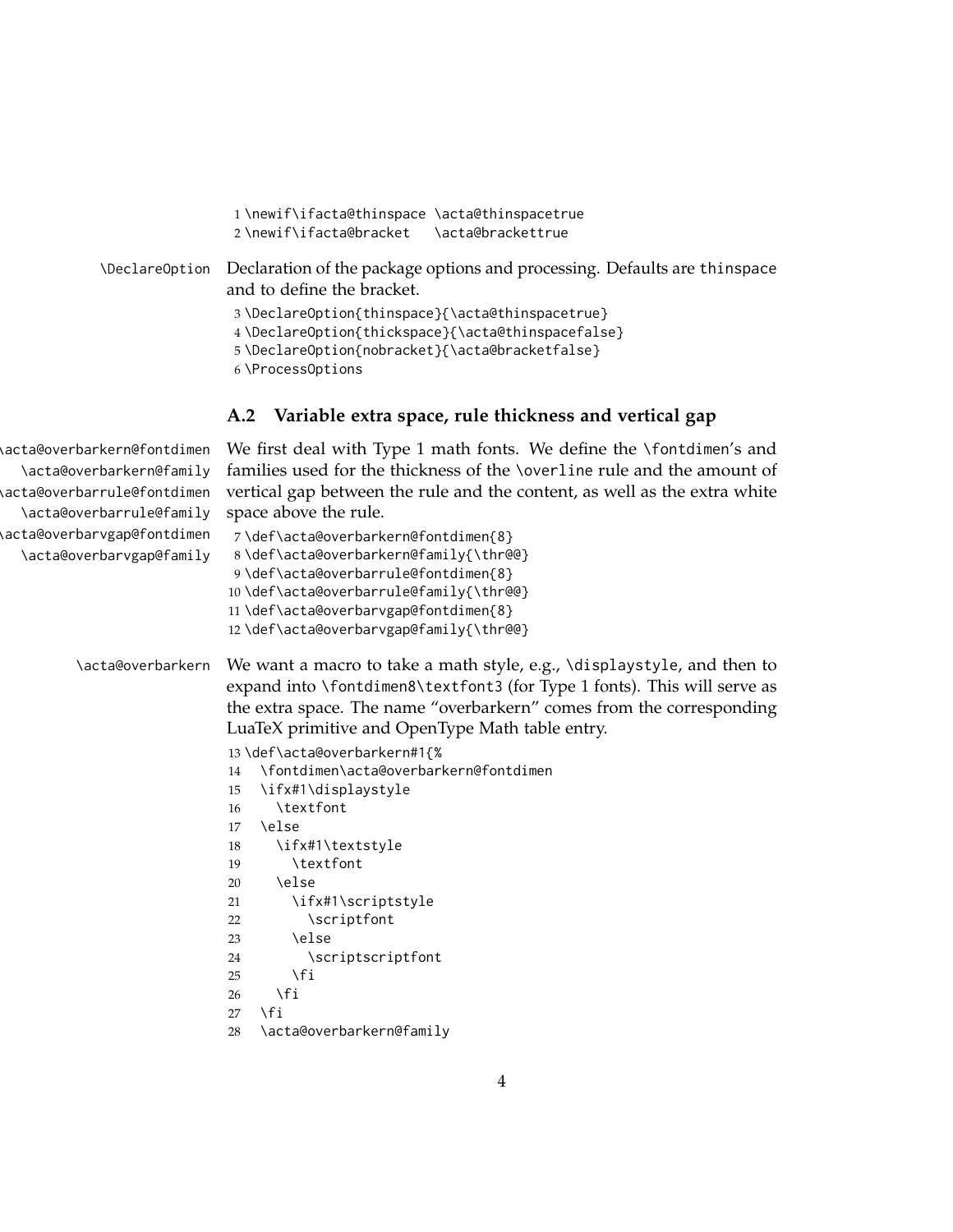```
29 }
```
\acta@overbarrule The \acta@overbarrule macro is similar. This will serve as the rule thickness. The name "overbarrule" comes from the corresponding LuaTeX primitive and OpenType Math table entry.

\def\acta@overbarrule#1{%

\fontdimen\acta@overbarrule@fontdimen

 \ifx#1\displaystyle \textfont \else \ifx#1\textstyle \textfont \else \ifx#1\scriptstyle \scriptfont \else \scriptscriptfont  $42 \qquad \qquad \text{If }$  \fi \fi \acta@overbarrule@family }

### \acta@overbarvgap The \acta@overbarvgap macro is similar. When \acta@overbarrule@fontdimen and \acta@overbarvgap@fontdimen coincide, we use three times the rule

thickness as the vertical gap; otherwise we use the different \fontdimen specified by the latter.

```
47 \def\acta@overbarvgap#1{%
48 \ifx\acta@overbarrule@fontdimen\acta@overbarvgap@fontdimen
49 \thr@@
50 \forallfi
51 \fontdimen\acta@overbarvgap@fontdimen
52 \ifx#1\displaystyle
53 \textfont
54 \else
55 \ifx#1\textstyle
56 \textfont
57 \else
58 \ifx#1\scriptstyle
59 \scriptfont
60 \else
61 \scriptscriptfont
```

```
62 \fi
```
63  $\setminus$ fi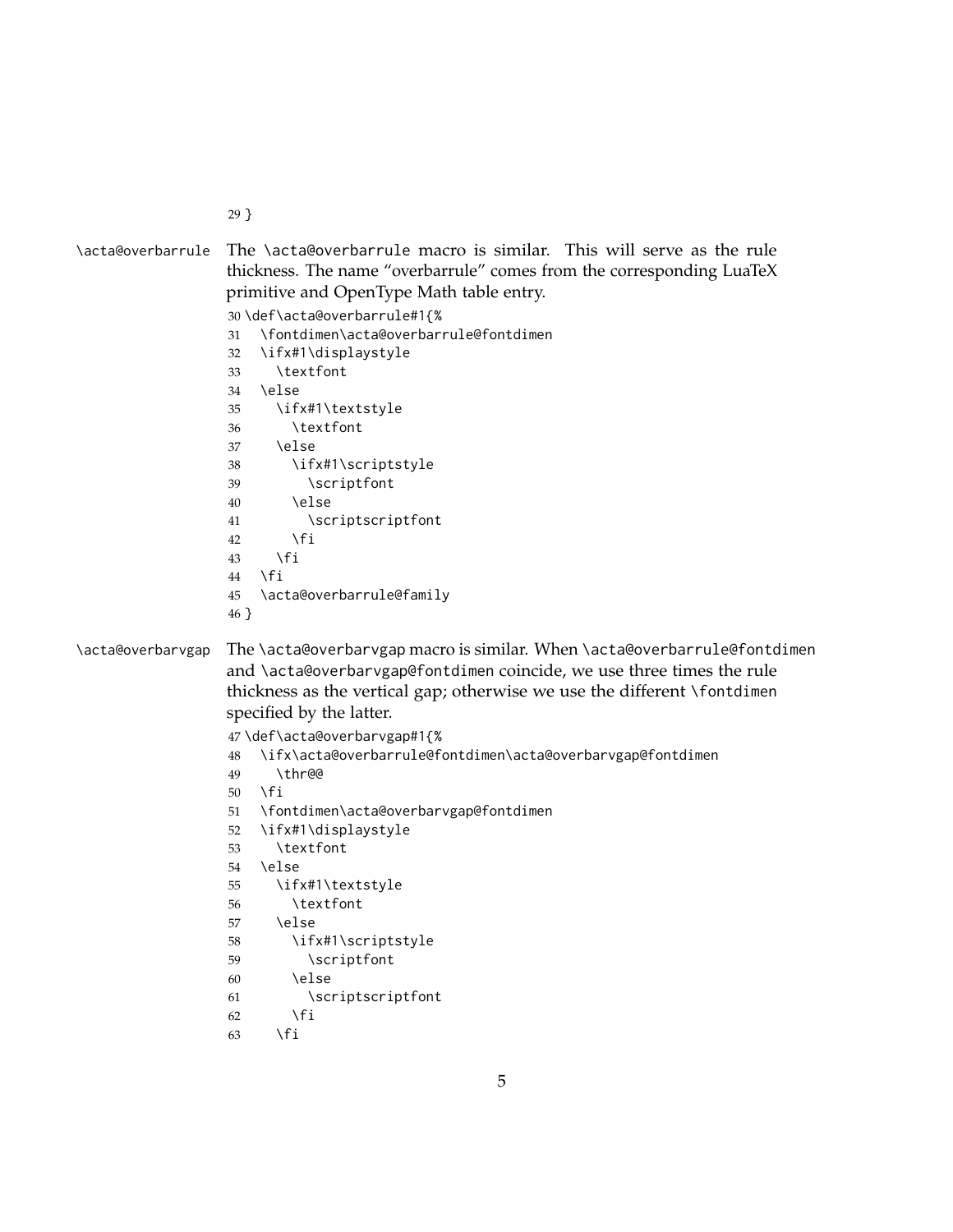$64$  \fi 65 \acta@overbarvgap@family 66 }

#### **A.3 Actuarial angle**

The code for \actuarialangle, \acta@angle, \angl and the underlying macros were given to the present author by a colleague many years ago. The original author is unknown. Some of the comments below are his or hers.

\actuarialangle We first define the "raw" user level command.

67 \DeclareRobustCommand{\actuarialangle}{\mathpalette\acta@angle} The operation of \mathpalette ensures that proper sizing the command is ever used outside of a first-level subscript.

\acta@angle Next we define the real workhorse.

68 \def\acta@angle#1#2{% 69 \mathord{%

Add a bit of preceding space.

70 \mkern1mu%

We need many nested boxes here: first a vbox to stack the horizontal rule (with some extra space on top) of the angle and the symbol; second an hbox to position the symbol and the right descender of the angle side-toside; third a vbox to insert spacing between the horizontal rule and the symbol.

| 71 | \vbox{%                                                       |  |
|----|---------------------------------------------------------------|--|
| 72 | \kern\acta@overbarkern#1%                                     |  |
| 73 | \hrule \@height\acta@overbarrule#1%                           |  |
| 74 | \hbox{%                                                       |  |
| 75 | \vbox{%                                                       |  |
|    | The amount of vertical gap is the normal space for \overline. |  |
| 76 | \kern\acta@overbarvgap#1%                                     |  |
| 77 | \hbox{\$\m@th#1#2\$}%                                         |  |
| 78 | ን%                                                            |  |

Make the right-hand rule extending down to the depth of a parenthesis even if the symbol under the angle does not have a descender.

```
79 \setbox\z@\hbox{$#1\mathstrut$}%
```

```
80 \vrule \@width\acta@overbarrule#1\@depth\dp\z@
```

```
81 }%
```

```
82 }%
```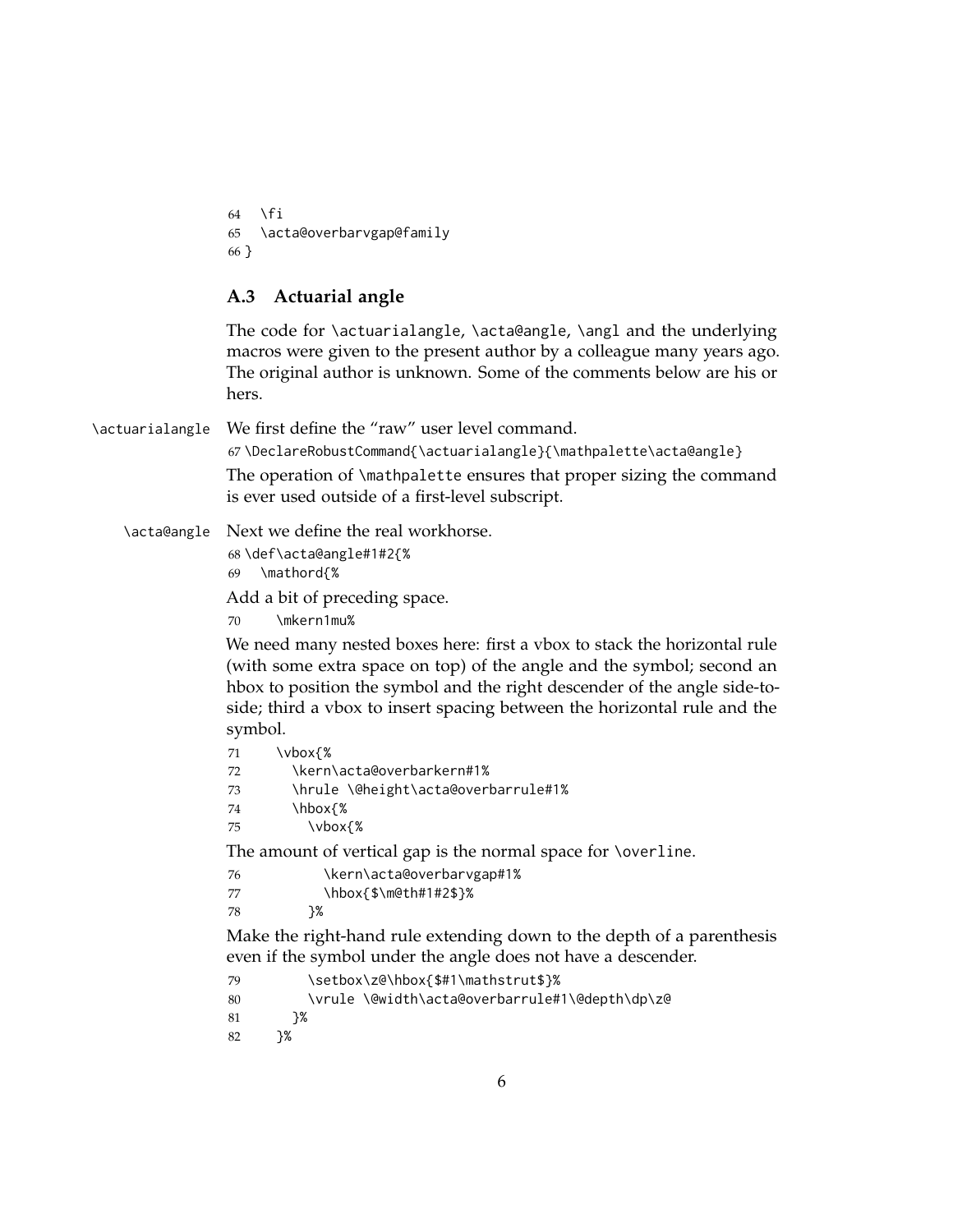Finishing touch is a bit of following space.

83 \mkern1mu% 84 }% 85 }

\angl Finally, we define the main user level function \angl and shortcuts for \angln common cases.

```
\anglr
       86 \ifacta@thinspace
```

```
\anglk 87 \newcommand*\angl[1]{{\actuarialangle{#1\mkern1mu}}}
        88 \else
        89 \newcommand*\angl[1]{{\actuarialangle{#1\mkern2mu}}}
        90 \setminus fi91\newcommand*\angln{{\angl n}}
        92 \newcommand*\anglr{{\angl r}}
        93 \newcommand*\anglk{{\angl k}}
```
### **A.4 Over angle bracket**

The code of this section is executed only if \acta@bracket is true, that is when the package is *not* loaded with option nobracket.

94 \ifacta@bracket

Drawing the angle bracket requires package pict2e [\(Gäßlein et al.,](#page-9-2) [2016\)](#page-9-2) to get arbitrary slopes and neat line joins in paths.

```
95 \RequirePackage{pict2e}
```

|                    | \overanglebracket Here is the user level command.                                                                                                                |
|--------------------|------------------------------------------------------------------------------------------------------------------------------------------------------------------|
|                    | \DeclareRobustCommand{\overanglebracket}{%<br>96<br>\mathpalette\acta@anglebracket}<br>97                                                                        |
|                    | We use \mathpalette as above.                                                                                                                                    |
| \acta@anglebracket | The workhorse is \acta@anglebracket. It builds the bracket symbol with<br>path lines.                                                                            |
|                    | \def\acta@anglebracket#1#2{%<br>98                                                                                                                               |
|                    | We construct the whole symbol in the same style as \acta@angle, i.e., a<br>bit of preceding and following space, to prevent clashing into the trailing<br>colon. |
|                    | \mathord{%<br>99<br>\mkern1mu%<br>100                                                                                                                            |
|                    | We setup the rule thickness here.                                                                                                                                |
|                    | \linethickness{\acta@overbarrule#1}%<br>101                                                                                                                      |
|                    |                                                                                                                                                                  |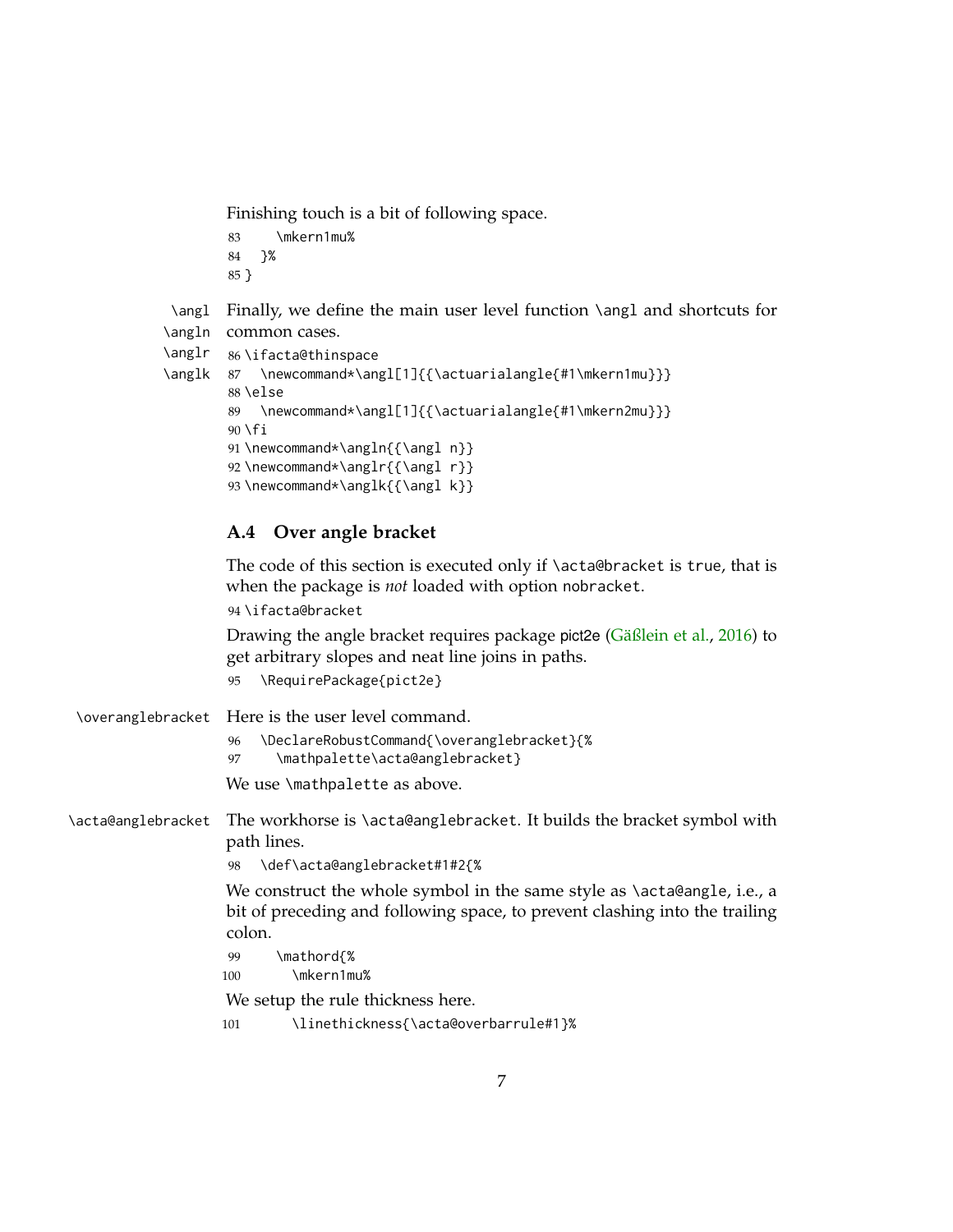Box zero contains the material under the bracket. The width of this box will determine the width of the flat part of the bracket and the height, the length of the descenders of the bracket. Hence we store these values.

102 \setbox\z@\hbox{\$\m@th#1#2\$}% \dimen\z@\wd\z@ \dimen\tw@\ht\z@

Box two contains the bracket itself. It is drawn in three parts stitched together; the first and third parts are expressed in a dimension relative to \dimen2 whereas the central part is expressed relative to \dimen0.

| 104 | \setbox\tw@\hbox{%                    |
|-----|---------------------------------------|
| 105 | \unitlength\dimen\tw@                 |
| 106 | $\begin{bmatrix} 0.4.0 \end{bmatrix}$ |
| 107 | \polyline(0.4001,0)(0.4,0)(0,-0.8)    |
| 108 | \end{picture}%                        |
| 109 | \unitlength\dimen\z@                  |
| 110 | \begin{picture}(1,0)                  |
| 111 | $\put(0,0){\line1}ne(1,0){1}$         |
| 112 | \end{picture}%                        |
| 113 | \unitlength\dimen\tw@                 |
| 114 | \begin{picture}(0.4.0)                |
| 115 | \polyline(-0.0001,0)(0,0)(0.4,-0.8)   |
| 116 | \end{picture}%                        |
| 117 | }%                                    |

We store the total width of the whole bracket to center the material under it, as follows.

\dimen@\wd\tw@

The box containing the whole symbol. The lineskip between the bracket and the statuses is the same as in \acta@angle, plus half the rule thickness \@halfwidth.

| 119 | \vbox{%                       |
|-----|-------------------------------|
| 120 | \baselineskip\z@              |
| 121 | \lineskip\acta@overbarvgap#1% |
| 122 | \advance\lineskip\@halfwidth  |
| 123 | \lineskiplimit\lineskip       |

The extra space is the same as in \acta@angle, plus half the rule thickness \@halfwidth.

- \kern\acta@overbarkern#1%
- \kern\@halfwidth
- 126 \box\tw@
- 127 \hbox to\dimen@{\hss\unhbox\z@\hss}%
- }%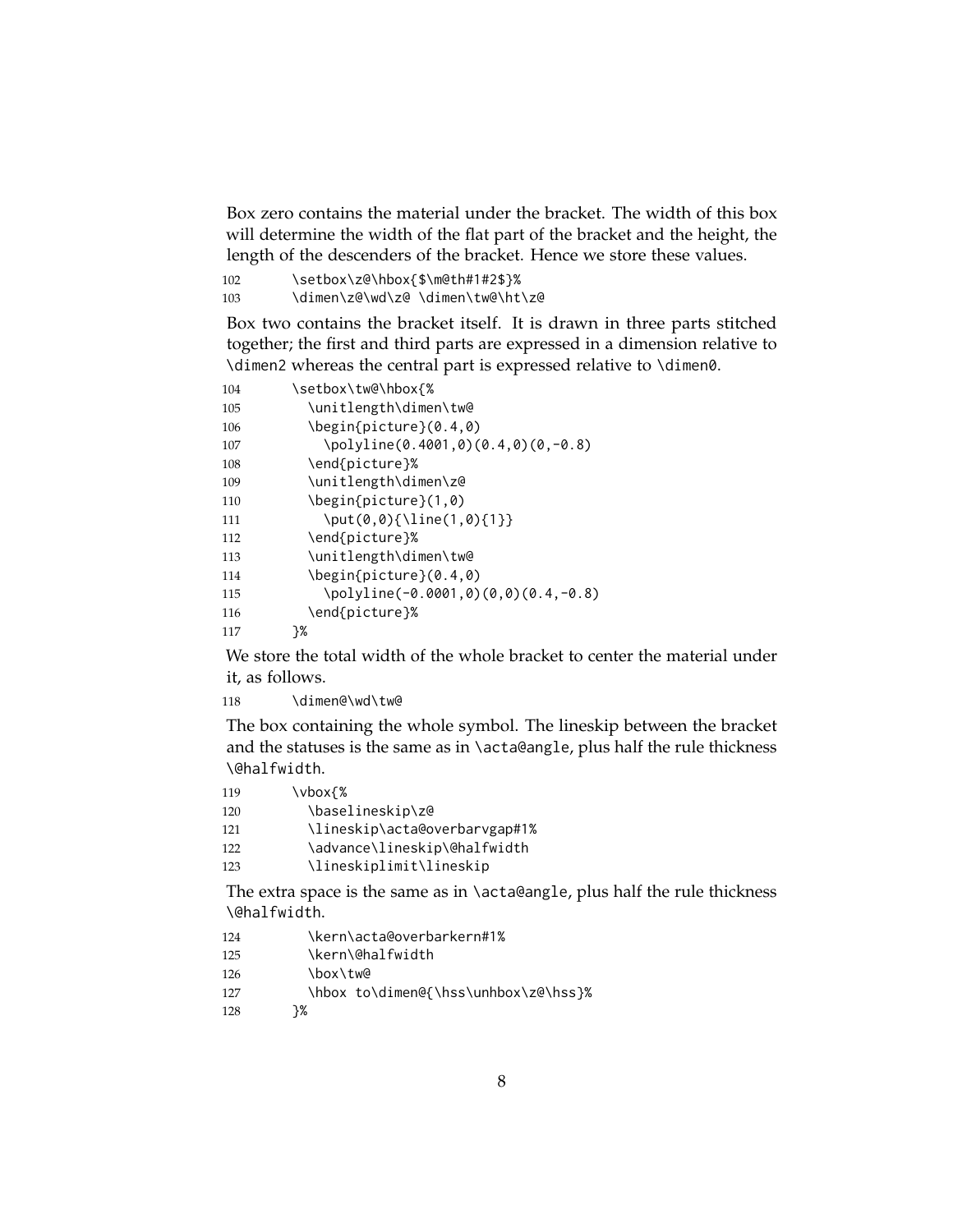Finish with a bit of following space.

```
129 \mkern1mu%
130 }%
131 }
```
\group Alias for \overanglebracket. 132 \let\group\overanglebracket

```
133 \fi
```
### **A.5 Compatibility with unicode-math and OpenType math fonts**

\AtBeginDocument The unicode-math package is to be loaded *after* other math setup packages, e.g., amsmath and mathtools. This usually implies that unicode-math is loaded after actuarialangle. So we delay the adjustments for unicode-math. 134 \AtBeginDocument{%

135 \@ifpackageloaded{unicode-math}{%

When the unicode-math package is loaded, OpenType math font will be used and the compile engine must be either LuaTeX or XeTeX. We test against the XeTeX primitive \XeTeXcharclass to find out which engine is used.

136 \ifx\XeTeXcharclass\@undefined

In this case the engine is LuaTeX. We redefine \acta@overbarkern, \acta@overbarrule and \acta@overbarvgap to be the LuaTeX primitives \Umathoverbarkern, \Umathoverbarrule and \Umathoverbarvgap, respectively. We also undefine the fontdimen and family parameters.

```
137 \global\let\acta@overbarkern\Umathoverbarkern
138 \global\let\acta@overbarrule\Umathoverbarrule
139 \global\let\acta@overbarvgap\Umathoverbarvgap
140 \global\let\acta@overbarkern@fontdimen\@undefined
141 \global\let\acta@overbarkern@family\@undefined
142 \global\let\acta@overbarrule@fontdimen\@undefined
143 \global\let\acta@overbarrule@family\@undefined
144 \global\let\acta@overbarvgap@fontdimen\@undefined
145 \global\let\acta@overbarvgap@family\@undefined
146 \else
```
Otherwise the engine is XeTeX. We use \fontdimen54\<X>font2 for the rule thickness. We should use \fontdimen53 and \fontdimen55 for the vertical gap and the extra space, respectively, but XeTeX seems to have made a mistake here (see [the discussion](% https://tex.stackexchange.com/q/468496) on StackExchange). So, for the vertical gap, we fallback to three times the rule thickness. For the extra space, we fallback to the rule thickness.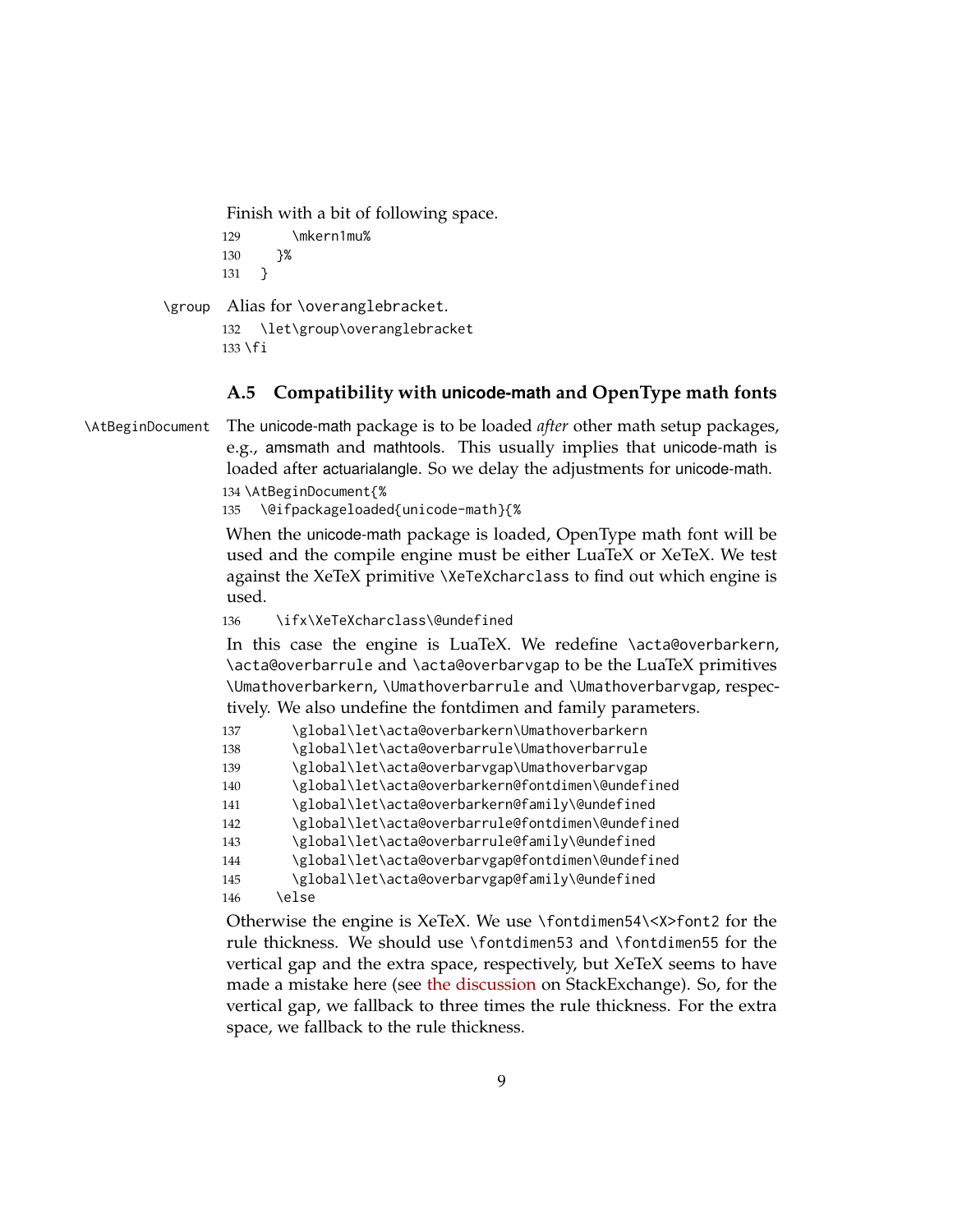```
147 \gdef\acta@overbarkern@fontdimen{54}% XeTeX mistake? Use 55?
148 \gdef\acta@overbarkern@family{\tw@}%
149 \gdef\acta@overbarrule@fontdimen{54}%
150 \gdef\acta@overbarrule@family{\tw@}%
151 \gdef\acta@overbarvgap@fontdimen{54}% XeTeX mistake? Use 53?
152 \gdef\acta@overbarvgap@family{\tw@}%
153 \fi
154 }{}%
155 }
```
### **References**

- <span id="page-9-0"></span>D. Beauchemin and V. Goulet. *Actuarial symbols of life contingencies and financial mathematics*, 2017. URL [https://www.ctan.org/pkg/](https://www.ctan.org/pkg/actuarialsymbol/) [actuarialsymbol/](https://www.ctan.org/pkg/actuarialsymbol/).
- <span id="page-9-1"></span>N. L. Bowers, H. U. Gerber, J. C. Hickman, D. A. Jones, and C. J. Nesbitt. *Actuarial Mathematics*. Society of Actuaries, Shaumburg, IL, second edition, 1997. ISBN 0-9389594-6-8.
- <span id="page-9-2"></span>H. Gäßlein, R. Niepraschk, and J. Tkadlec. *The pict2e package*, 2016. URL <https://www.ctan.org/pkg/pict2e/>.

# **Version history**

| v1.0                          | ("roof") above statuses. $\ldots$ . 7     |
|-------------------------------|-------------------------------------------|
| General: Initial release.  1  | General: Complete new                     |
| v1.0a                         | documentation. 1                          |
| General: Various improvements | v2.1                                      |
| to the README file,           | \AtBeginDocument:                         |
| including conversion to       | Compatibility with                        |
| markdown format after the     | unicode-math. $\ldots \ldots \ldots$ 9    |
| project was moved to          | \acta@angle: Added missing %. 6           |
| GitHub.  1                    | Moved \m@th in front $6$                  |
| v2.0                          |                                           |
| \ang1k: Added an \ang1k       | Variable extra space. 6                   |
|                               | Variable gap. $\dots \dots \dots \dots$ 6 |
| \overanglebracket: Command    | Variable thickness.  6                    |
| \overanglebracket added       | \acta@anglebracket: Added                 |
| to typeset an angle bracket   |                                           |
|                               |                                           |